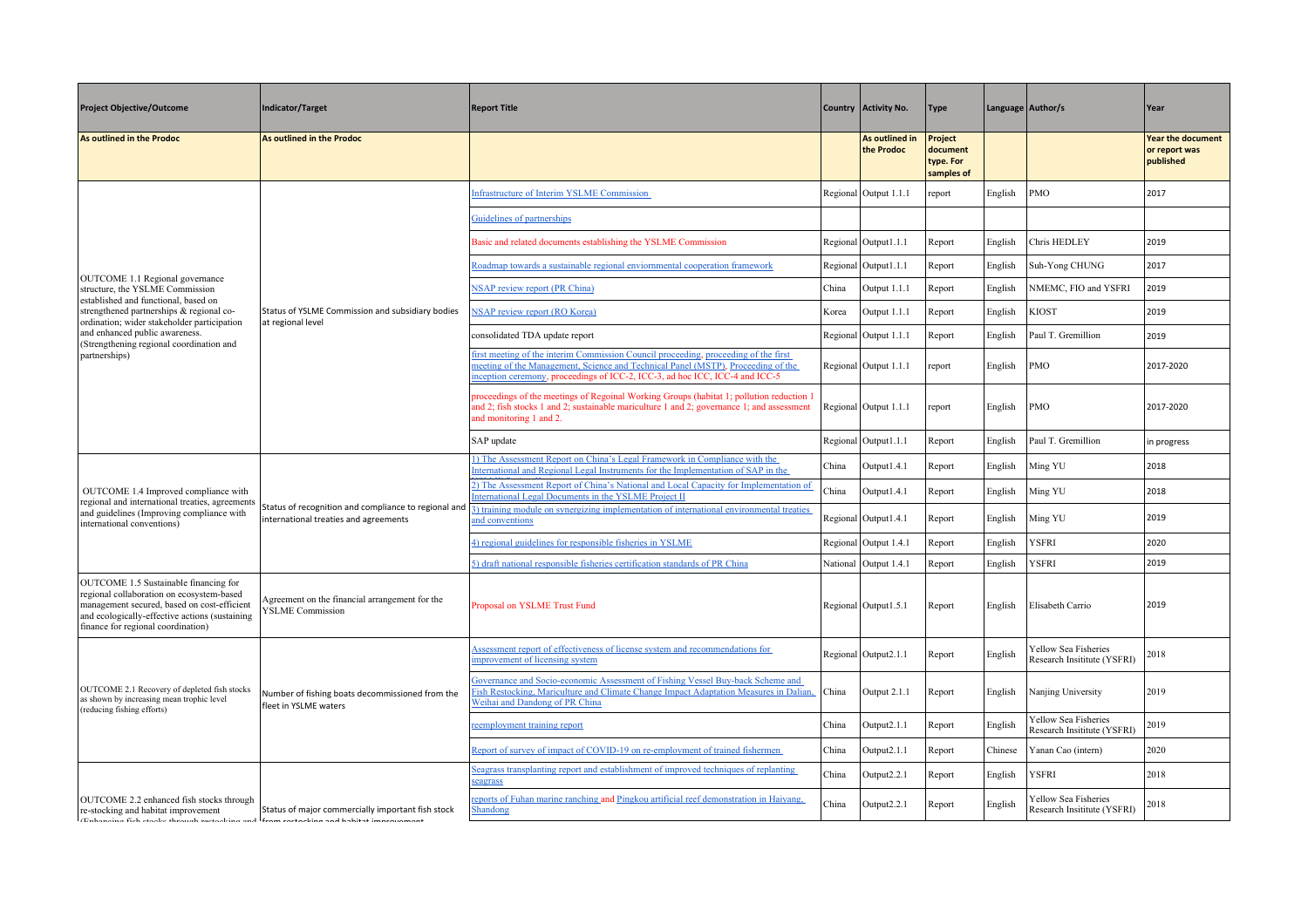| (Enhancing fish stocks through restocking and   from restocking and habitat improvement<br>habitat improvements)                                                        |                                                                                    | foint assessment report of the effectiveness of closure                                                                                                                                        | China    | Output2.2.1          | Report    | English                        | Yellow Sea Fisheries                                                               | 2018 |
|-------------------------------------------------------------------------------------------------------------------------------------------------------------------------|------------------------------------------------------------------------------------|------------------------------------------------------------------------------------------------------------------------------------------------------------------------------------------------|----------|----------------------|-----------|--------------------------------|------------------------------------------------------------------------------------|------|
|                                                                                                                                                                         |                                                                                    | foint assessment report of the effectiveness of buy-back scheme                                                                                                                                |          | Regional Output2.2.1 | Report    | English                        | Research Insititute (YSFRI)<br>Yellow Sea Fisheries<br>Research Insititute (YSFRI) | 2019 |
|                                                                                                                                                                         |                                                                                    | Draft GAP of IMTA                                                                                                                                                                              |          | Regional Output2.3.1 | Report    | English                        | Yellow Sea Fisheries<br>Research Insititute (YSFRI)                                | 2018 |
|                                                                                                                                                                         |                                                                                    | Final training modules of good aquaculture practice of IMTA                                                                                                                                    |          | Regional Output4.4.1 | Report    | English                        | Jihong Zhang                                                                       | 2018 |
|                                                                                                                                                                         |                                                                                    | Survey report of coastal areas suitable for operation of IMTA, and economic analysis of<br>penefits from replication of IMTA across Shandong Province, PR China                                | China    | Output2.3.1          | Report    | English                        | Yellow Sea Fisheries<br>Research Insititute (YSFRI)                                | 2018 |
|                                                                                                                                                                         |                                                                                    | promotion plan of IMTA in Shandong                                                                                                                                                             |          | Regional Output2.3.1 | Report    | English                        | Yellow Sea Fisheries<br>Research Insititute (YSFRI)                                | 2019 |
| OUTCOME 2.3: Enhanced and sustainable                                                                                                                                   | Type of mariculture production technology                                          | Training Module of IMTA in PR China                                                                                                                                                            | China    | Output4.4.2          | Report    | English                        | Jianguang FANG                                                                     | 2018 |
| mariculture production, by increasing production<br>per unit area as means to ease pressure on capture<br>fisheries (scaling up integrated multitrophic<br>aquaculture) | Level of pollutant discharge from mariculture<br>operations                        | YSGP CAPPMA report on establisihng responsible mariculture initiative and alliance                                                                                                             | China    | Output4.4.1          | Report    | English                        | China Aquatic Products<br>Processing and Marketing<br>Alliance (CAPPMA)            | 2019 |
|                                                                                                                                                                         |                                                                                    | YSGP CAPPMA Three ASC standards brochures in Chinese (Abalone, Bivalve, Flatfish).<br>Korean (Abalone, Bivalve, Sea Weed) and English (Abalone, Bivalve, Flatfish)                             |          | Regional Output4.4.1 | Report    | English,<br>Korean,<br>Chinese | China Aquatic Products<br>Processing and Marketing<br>Alliance (CAPPMA)            | 2019 |
|                                                                                                                                                                         |                                                                                    | Agreements with Jiayuan Group and Nanhuangcheng to purchase seafood from<br>nariculture enterprises alliance members                                                                           | China    | Output4.4.1          | Agreement | Chinese                        | China Aquatic Products<br>Processing and Marketing                                 | 2019 |
|                                                                                                                                                                         | Level of pollutant discharges particularly Nitrogen in<br><b>YSLME</b> tributaries | YSGP CAPPMA signed YSLME responsible mariculture initiative                                                                                                                                    | China    | Output4.4.1          | Agreement | Chinese                        | China Aquatic Products<br>Processing and Marketing<br>Alliance (CAPPMA)            | 2019 |
|                                                                                                                                                                         |                                                                                    | Technical report of IMTA demonstration in two sites                                                                                                                                            | China    | Output2.3.2          | Report    | English                        | Yellow Sea Fisheries<br>Research Insititute (YSFRI)                                | 2019 |
|                                                                                                                                                                         |                                                                                    | Proposal of regional pollution monitoring network in the Yellow Sea                                                                                                                            |          | Regional Output3.1.1 | Report    | English                        | Zhen Wang                                                                          | 2019 |
| OUTCOME 3.1 Ecosystem health improved<br>through a reduction in pollutant discharge (e.                                                                                 |                                                                                    | Report on the status and trends of marine environments in the Yellow Sea                                                                                                                       |          | Regional Output3.1.2 | Report    | English                        | Zhen Wang                                                                          | 2019 |
| g. nutrients) from land-based sources<br>(reducing nutrient loading from land-based<br>sources)                                                                         |                                                                                    | Final report of nutrient loading in the Haizhou Bay                                                                                                                                            |          | Regional Output3.1.1 | Report    | English                        | National Marine<br><b>Environment Monitoring</b><br>Center (NMEMC) -               | 2019 |
|                                                                                                                                                                         | Types of technologies applied for pollution reduction                              | Final assessment reports of 1) nutrients from atmosphere-based source; 2) fertilizer use;<br>and 3) sea-based mariculture pollution and ship-based pollution in coastal areas of Yellow<br>Sea |          | Regional Output3.1.2 | Report    | English                        | National Marine<br><b>Environment Monitoring</b><br>Center (NMEMC) -               | 2019 |
|                                                                                                                                                                         |                                                                                    | Review report on the regional strategy for using wetland as nutrient sink                                                                                                                      |          | Regional Output3.2.1 | Report    | English                        | Guoxiang LIAO                                                                      | 2018 |
| OUTCOME 3.2 Wider application of                                                                                                                                        |                                                                                    | Report of demonstration zone of integrated ecosystem-based investigation of wetland of<br>iaozhou bay of Qingdao                                                                               |          | Regional Output3.2.1 | Report    | English                        | Guoxiang LIAO                                                                      | 2019 |
| pollution-reduction techniques piloted at<br>demonstration sites (Offsetting nutrients)<br>through contructed wetlands)                                                 |                                                                                    | Atlas of Demonstration zone of Integrated Ecosystem-based Investigation on Wetland of<br>Jiaozhou Bay of Qingdao                                                                               | China    | Output3.2.1          | Report    | English                        | North China Sea<br><b>Environmental Monitoring</b><br>Center (NCSEMC)              | 2020 |
|                                                                                                                                                                         |                                                                                    | Suggestions and Countermeasures for the Protection of the Ecosystem of Jiaozhou Bay                                                                                                            | China    | Output3.2.1          | Report    | English                        | North China Sea<br><b>Environmental Monitoring</b><br>Center (NCSEMC)              | 2020 |
|                                                                                                                                                                         |                                                                                    | proposed monitoring framework of wetland ecosystem of Jiaozhou Bay of Qingdao                                                                                                                  | China    | Output3.2.1          | Report    | English                        | North China Sea<br><b>Environmental Monitoring</b><br>Center (NCSEMC)              | 2020 |
| OUTCOME 3.3 Strengthened legal and                                                                                                                                      |                                                                                    | Report on the legal review of PR China and RO Korea regarding marine pollution control<br>and compliance assessment with international ocean-related environmental agreements                  |          | Regional Output3.3.1 | Report    | English                        | Ruijun SUN                                                                         | 2019 |
| regulatory processes to control pollution<br>(Strengthening legal and regulatory process to pollution<br>control pollution)                                             | Status of legal and regulatory process to control                                  | Annex to the report                                                                                                                                                                            |          | Regional Output3.3.1 | Report    | English                        | Ruijun SUN                                                                         | 2018 |
|                                                                                                                                                                         |                                                                                    | raining module for marine microplastics (CN, EN)                                                                                                                                               | regional | Output 3.3.1         | report    | english &<br>Chinese           | Zhen Wang                                                                          | 2019 |
|                                                                                                                                                                         |                                                                                    | Final report of regional baseline survey of marine litter                                                                                                                                      |          | Regional Output3.4.1 | Report    | English                        | National Marine<br><b>Environment Monitoring</b><br>Center (NMEMC) -               | 2019 |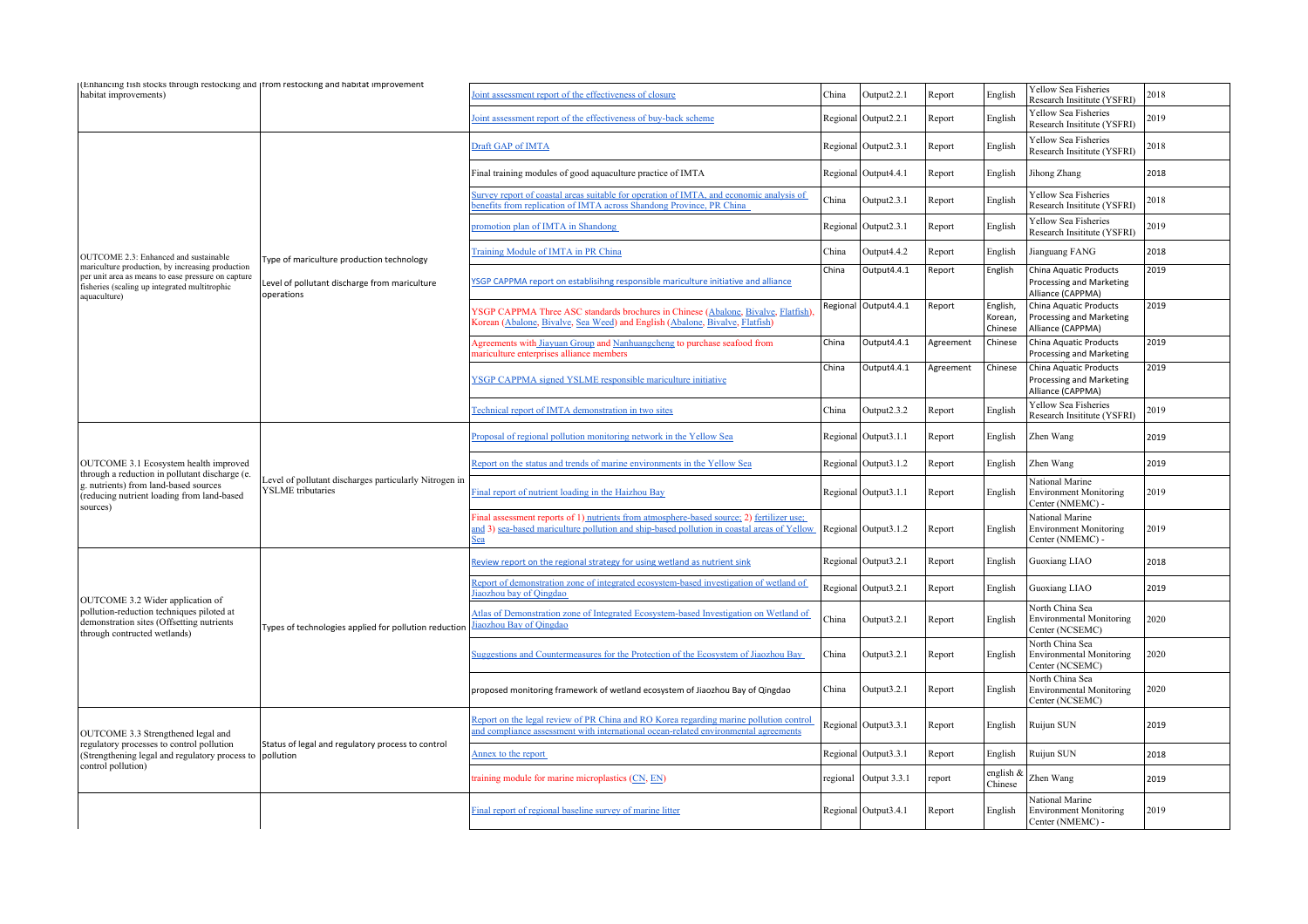| OUTCOME 3.4 Marine litter controlled at<br>selected locations (Reducing marine litter)                                                                                   | Status of the control of marine litter at selected<br>locations           | Review report of policies and regulations regarding solid waste disposal as well as<br>echnologies for reducing production including recycling opportunities in PR China.                                        | China | Output 3.4.1         | Report | English | National Marine<br><b>Environment Monitoring</b><br>Center (NMEMC) -                                                         | 2019 |
|--------------------------------------------------------------------------------------------------------------------------------------------------------------------------|---------------------------------------------------------------------------|------------------------------------------------------------------------------------------------------------------------------------------------------------------------------------------------------------------|-------|----------------------|--------|---------|------------------------------------------------------------------------------------------------------------------------------|------|
|                                                                                                                                                                          |                                                                           | Fishery and Aquaculture Marine Debris Survey Report -- in the Yellow Sea Area of China                                                                                                                           | China | Output 4.4.1         | Report | English | Rendu                                                                                                                        | 2019 |
|                                                                                                                                                                          |                                                                           | consolidated report on status and trends of marine litter, gaps in regulatory and policy<br>neasures and proposals for improvements in Weihai city                                                               | China | Output 4.4.1         | Report | English | Shandong Marine Resource<br>and Environment Research<br>Institute                                                            | 2018 |
|                                                                                                                                                                          |                                                                           | Prepare and submit a draft framework plan for YSLME biodiversity conservation (2018).<br>2030) in PR China in collaboration with the planning expert in RO Korea; key elements of<br>the framework plan include: |       | Regional Output4.1.1 | Report | English | Zhaohui ZHANG                                                                                                                | 2019 |
|                                                                                                                                                                          |                                                                           | 2. The consolidated YSLME Biodiversity Conservation Plan (2018-2030) in collaboration<br>with consultants;                                                                                                       |       | Regional Output4.1.1 | Report | English | Zhaohui ZHANG                                                                                                                | 2019 |
|                                                                                                                                                                          |                                                                           | 3. YSLME MPA Network Concept Paper                                                                                                                                                                               |       | Regional Output4.1.1 | Report | English | Rocio LOZANO-<br><b>KNOWLTON</b>                                                                                             | 2019 |
|                                                                                                                                                                          |                                                                           | 4. MPA connectivity training program and modules                                                                                                                                                                 |       | Regional Output4.1.1 | Report | English | Rocio LOZANO-<br><b>KNOWLTON</b>                                                                                             | 2019 |
|                                                                                                                                                                          | Areas of critical habitats<br>Status of mitigation of reclamation impacts | 5. The consolidated YSLME Biodiversity Conservation Plan (2018-2030)                                                                                                                                             |       | Regional Output4.1.1 | Report | English | Won Tae SHIN                                                                                                                 | 2018 |
| OUTCOME 4.1 Maintenance of current<br>habitats and the monitoring and mitigation of<br>the impacts of reclamation (maintaining<br>globally significant coastal wetlands) |                                                                           | 6. Coastal Reclamation and Impact to Critical Coastal Habitats of Yellow Sea Large<br>Marine Ecosystem                                                                                                           |       | Regional Output4.1.1 | Report | English | Yu LIU                                                                                                                       | 2019 |
|                                                                                                                                                                          |                                                                           | 7. Evaluation methodologies, standards and guidelines for evaluation of the effectiveness<br>and impact of ecosystem-based restoration projects                                                                  |       | Regional Output4.1.1 | Report | English | Chaolun LI                                                                                                                   | 2019 |
|                                                                                                                                                                          |                                                                           | YSGP-IGSNRR Progress Reports on Conservation Actions of Endangered Waterbirds and<br>Their Habitats in the Yellow Sea Ecosystem - Phase 1, 2 and 3                                                               | China | Output4.4.1          | Report | English | Insitute of Geographic<br><b>Sciences and Natural</b><br>Resources Research, Chinese 2019<br>Academy of Sciences<br>(IGSNRR) |      |
|                                                                                                                                                                          |                                                                           | 8. Two managemnt plans including monitoring programs and capacity development<br>program                                                                                                                         |       | Regional Output4.1.1 | Report | English | First Insitite of<br>Oceanography (FIO)                                                                                      | 2019 |
|                                                                                                                                                                          |                                                                           | 9. Final report on implementation of CBD and RAMSAR with recommendations for<br>ntegration of SDG14, CBD and RAMSAR targets into YSLME SAP                                                                       |       | Regional Output4.1.1 | Report | English | First Insitite of<br>Oceanography (FIO)                                                                                      | 2019 |
|                                                                                                                                                                          |                                                                           | . Stocktaking report of biological and ecological significance of YSCWM and existing<br>and potential threats using ecological connectivity as key criteria                                                      |       | Regional Output4.2.1 | Report | English | First Insitite of<br>Oceanography (FIO)                                                                                      | 2019 |
|                                                                                                                                                                          |                                                                           | 2. The map of priority areas for designation as conservation areas in YS and identify<br>opportunities for improvements in connectivity with existing and new MPAs                                               |       | Regional Output4.2.1 | Report | English | First Insitite of<br>Oceanography (FIO)                                                                                      | 2019 |
|                                                                                                                                                                          |                                                                           | 3. A zoning plan including coordination mechasm in line with the master plan of local land<br>use and sea use                                                                                                    | China | Output4.2.1          | Report | English | First Insitite of<br>Oceanography (FIO)                                                                                      | 2019 |
|                                                                                                                                                                          |                                                                           | 4. The feasibility report for designating YSCWM a new MPA                                                                                                                                                        |       | Regional Output4.2.1 | Report | English | First Insitite of<br>Oceanography (FIO)                                                                                      | 2019 |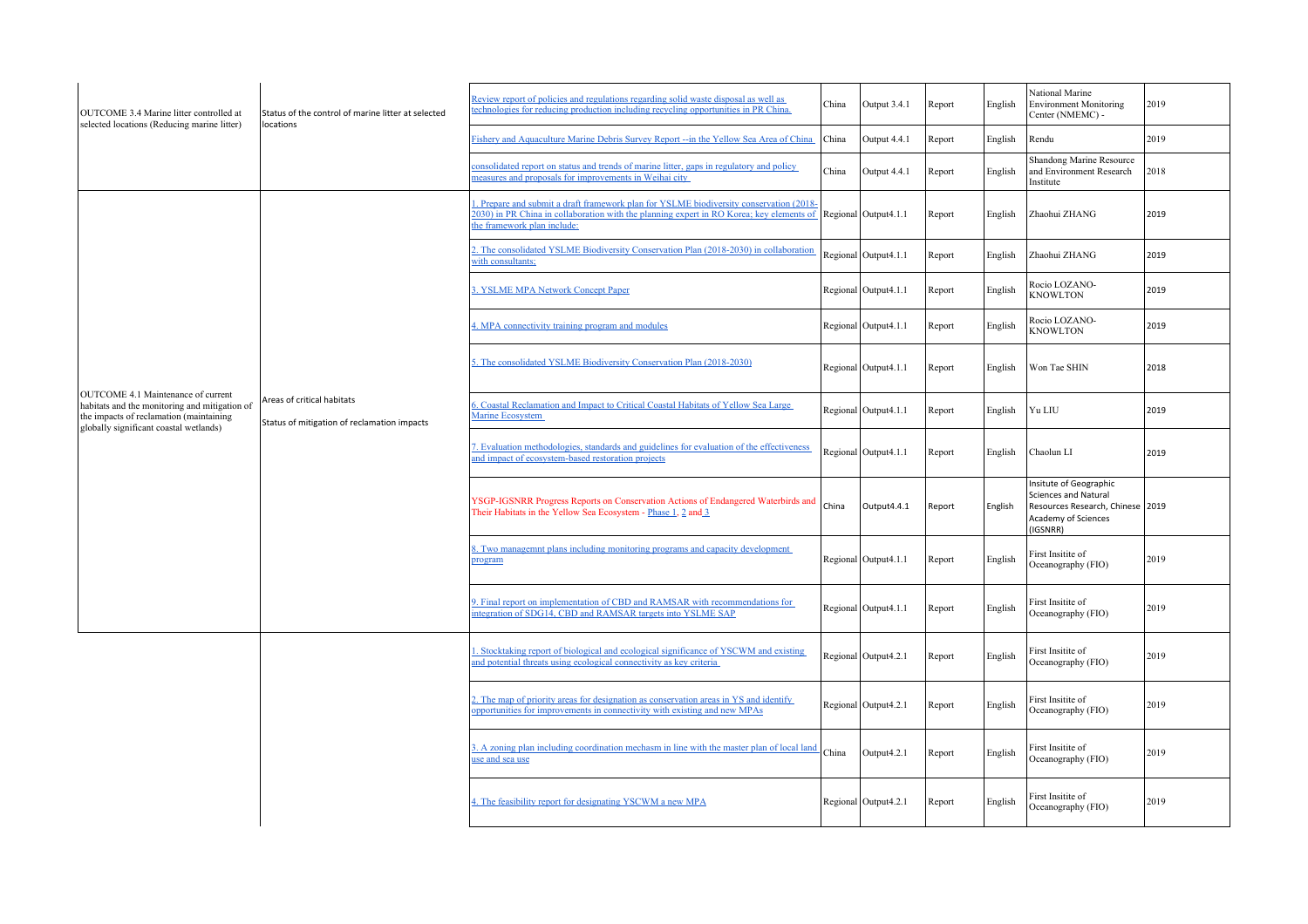|                                                                                     | Level of ecological connectivity in expansion of the Y<br>Change in MPA area coverage                                                                                               | 5. Report on the migratory route of spotted seals based on satellite tracking in the Yellow<br>Sea                                                                         |       | Regional Output4.2.1 | Report      | English              | First Insitite of<br>Oceanography (FIO)                                     | In revision |
|-------------------------------------------------------------------------------------|-------------------------------------------------------------------------------------------------------------------------------------------------------------------------------------|----------------------------------------------------------------------------------------------------------------------------------------------------------------------------|-------|----------------------|-------------|----------------------|-----------------------------------------------------------------------------|-------------|
|                                                                                     |                                                                                                                                                                                     | 6. Report on the assessment of genetic diversity, population structure and effective<br>population size based on environmental DNA of spotted seals in the Yellow Sea      |       | Regional Output4.2.1 | Report      | English              | First Insitite of<br>Oceanography (FIO)                                     | In revision |
| OUTCOME 4.2: MPA Network strengthened<br>in the Yellow Sea (Developing a network of |                                                                                                                                                                                     | 7. YSLME Spotted Seal Management Plan.                                                                                                                                     |       | Regional Output4.2.1 | Report      | English              | First Insitite of<br>Oceanography (FIO)                                     | In revision |
| regional MPAs with functional connectivity)                                         |                                                                                                                                                                                     | 3. Technical Proposal to establish Xiaoyangkou of Rudong, Jiangsu Provindce of PR<br>China, as a National Marine Protected Area                                            | China | Output4.2.1          | Report      | English              | Zhaohui ZHANG                                                               | 2017        |
|                                                                                     |                                                                                                                                                                                     | 9. Final proposals for designating or enlarging new MPAs for endangered mammals or for<br>habitats of endangered waterbirds.                                               |       | Regional Output4.2.1 | Report      | English              | National Marine<br><b>Environment Monitoring</b><br>Center (NMEMC) -        | 2019        |
|                                                                                     |                                                                                                                                                                                     | Survey report with overlays to analyze gaps and conservation needs of critical nursery and<br>spawning sites of priority fish species and make recommendations on new MPAs |       | Regional Output4.2.1 | Report      | English              | Yellow Sea Fisheries<br>Research Insititute (YSFRI)                         | 2020        |
|                                                                                     |                                                                                                                                                                                     | YSGP-CBCGDF final report on Construction of the Yellow-Bohai Sea Spotted Seals<br>Protected Area Network (Chinese and English)                                             | China | Output4.4.1          | Report      | English &<br>Chinese | China Biodiveristy<br>Conservation and Green<br>Development Foundation      | 2019        |
|                                                                                     |                                                                                                                                                                                     | YSGP-CBCGDF The Spotted Seals on the Broken Ice (pdf version)                                                                                                              | China | Output4.4.1          | <b>Book</b> | Chinese              | China Biodiveristy<br>Conservation and Green<br>Development Foundation      | 2019        |
|                                                                                     |                                                                                                                                                                                     | <b>YSGP CAFS enhancing capacity of NAGRR</b>                                                                                                                               | China | Output 4.4.1         | Report      | English              | Chinese Academy of Fishery<br>Science (CAFS)                                | 2019        |
|                                                                                     |                                                                                                                                                                                     | YSGP CAFS Management Regulations and Index System for Assessing the Performance<br>of NAGRRs                                                                               | China | Output 4.4.1         | Report      | English              | Chinese Academy of Fishery<br>Science (CAFS)                                | 2019        |
|                                                                                     |                                                                                                                                                                                     | <b>YSGP GEI CCCA implementation report in Dandong</b>                                                                                                                      | China | Output4.4.1          | Report      | English              | Beijing Chaoyang District<br>Yongxu Global<br>Environmental Institute (GEI) | 2019        |
|                                                                                     |                                                                                                                                                                                     | . Stocktaking report for the relationships between the sea surface temperature changes of<br><b>YSCWM</b> and structure of plankton communities                            |       | Regional Output4.3.1 | Report      | English              | First Insitite of<br>Oceanography (FIO)                                     | 2019        |
|                                                                                     |                                                                                                                                                                                     | 2. Report on vulnerability assessment of sea level rising for coastal communities                                                                                          |       | Regional Output4.3.1 | Report      | English              | First Insitite of<br>Oceanography (FIO)                                     | 2019        |
|                                                                                     |                                                                                                                                                                                     | 3. Report on impact assessment of sea level rising for wading birds                                                                                                        |       | Regional Output4.3.1 | Report      | English              | First Insitite of<br>Oceanography (FIO)                                     | 2019        |
|                                                                                     | Status of incorporation of adaptive management of<br>OUTCOME 4.3: Adaptive Management mains climate change regional strategies and in ICM plans<br>for selected coastal communities | . Report on impact assessment of sea ice distribution on coastal zone development and<br>narine species                                                                    |       | Regional Output4.3.1 | Report      | English              | First Insitite of<br>Oceanography (FIO)                                     | 2019        |
|                                                                                     |                                                                                                                                                                                     | 5. Adaptation plans for the target area based on identified climate impacts and their<br>severity                                                                          |       | Regional Output4.3.1 | Report      | English              | First Insitite of<br>Oceanography (FIO)                                     | 2019        |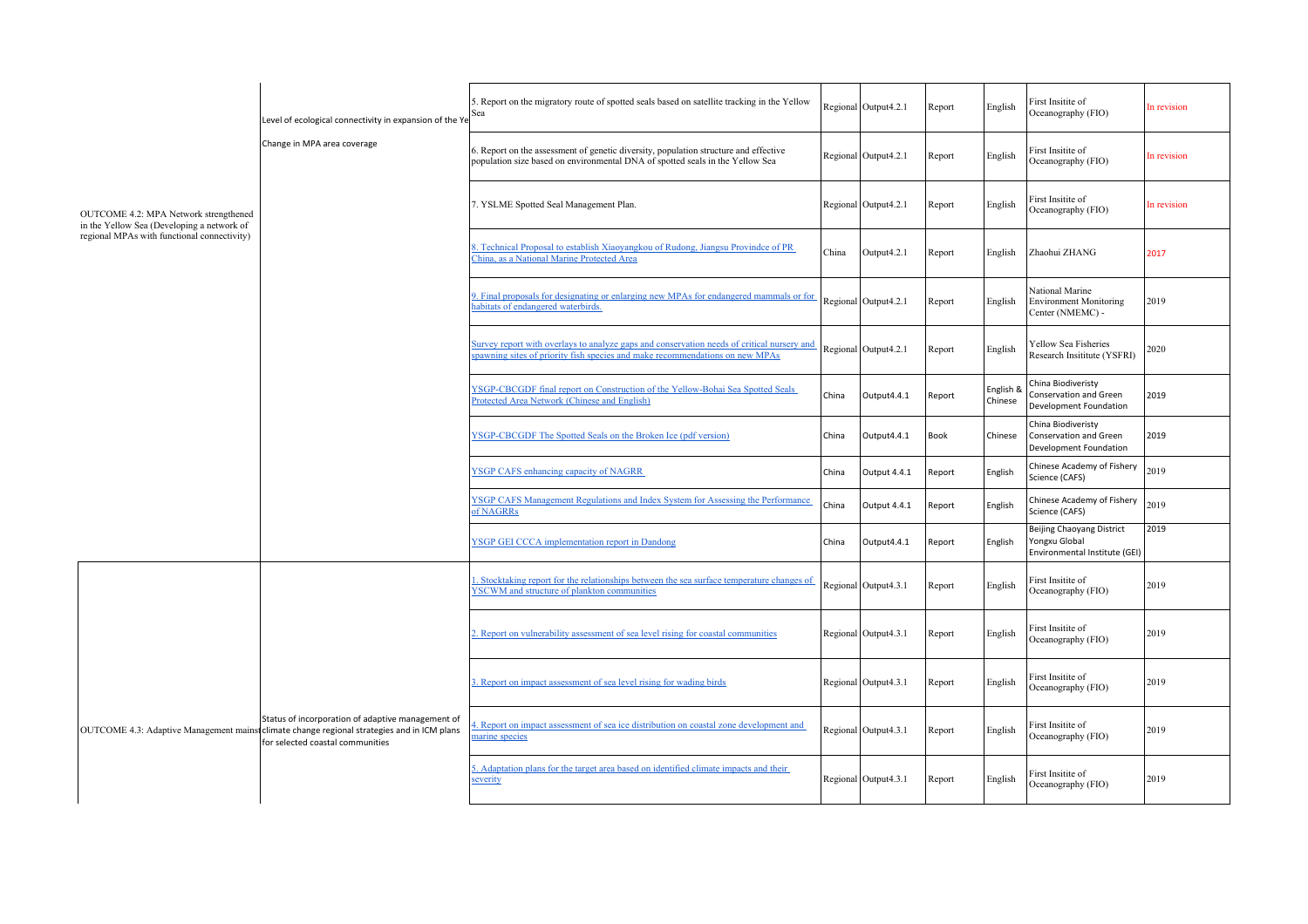| 6. Progress report on genetic diversity of both benthic and floating populations of<br>Sargassum horneri in western Yellow Sea                                                                     |       | Regional Output4.3.1 | Report | English | First Insitite of<br>Oceanography (FIO)                              | 2019 |
|----------------------------------------------------------------------------------------------------------------------------------------------------------------------------------------------------|-------|----------------------|--------|---------|----------------------------------------------------------------------|------|
| 7. Final report on seasonality and inter-annual variability of the floating Sargassum horneri<br>in western Yellow Sea and the environmental drivers for the increasing blooms in recent<br>years. |       | Regional Output4.3.1 | Report | English | First Insitite of<br>Oceanography (FIO)                              | 2019 |
| Regional assessment report and policy recommendations on ecosystem change                                                                                                                          |       | Regional Output4.4.2 | Report | English | First Insitite of<br>Oceanography (FIO)                              | 2019 |
| Program of YSLME jellyfish monitoring network.                                                                                                                                                     |       | Regional Output4.4.2 | Report | English | National Marine<br>Environment Monitoring<br>Center (NMEMC) -        | 2019 |
| Final program for strengthening the YSLME HAB and drifting macroalgae monitoring<br>network.                                                                                                       |       | Regional Output4.4.2 | Report | English | National Marine<br><b>Environment Monitoring</b><br>Center (NMEMC) - | 2019 |
| Overall report of the Yellow Sea Grant Program                                                                                                                                                     | China | Output4.4.1          | Report | English | Jiajie FANG (intern)                                                 | 2020 |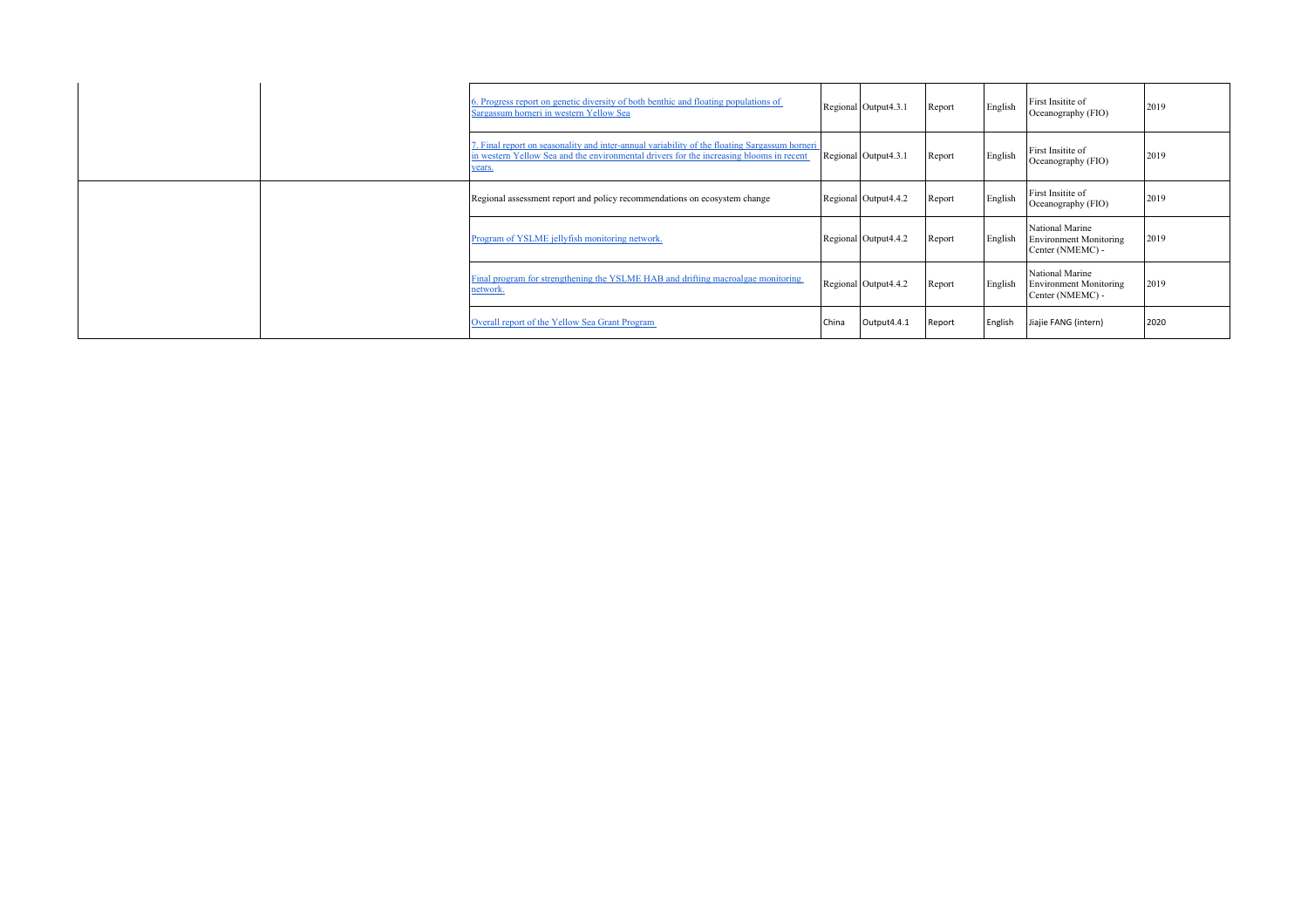## **Project Documents**

| No.            | <b>Title of document</b>                             |
|----------------|------------------------------------------------------|
| 0              | Bibliography                                         |
| 1              | <b>GEF Project Identification Form (PIF)</b>         |
| $\overline{2}$ | <b>Project Document and Log Frame Analysis (LFA)</b> |
| 3              | <b>Project Inception Report</b>                      |
| 5              | <b>Project Brochure</b>                              |
| 6              | Workplan 2017, 2018, 2019, 2020                      |
| 7              | Annual Progress Report 2016, 2017, 2018, 2019        |
| 8              | Project Implementation Review 2017, 2018, 2019       |
| 9              | Quarterly Progress Report 2017 - Q1, Q2, Q3          |
| 10             | Quarterly Progress Report 2018 - Q1, Q2, Q3          |
| 11             | Quarterly Progress Report 2019 - Q1, Q2, Q3          |
| 12             | Quarterly Progress Report 2020 - Q1                  |
| 13             | <b>Project Mid-term Evaluation Report</b>            |
| 14             | <b>Project Financial Audit Report</b>                |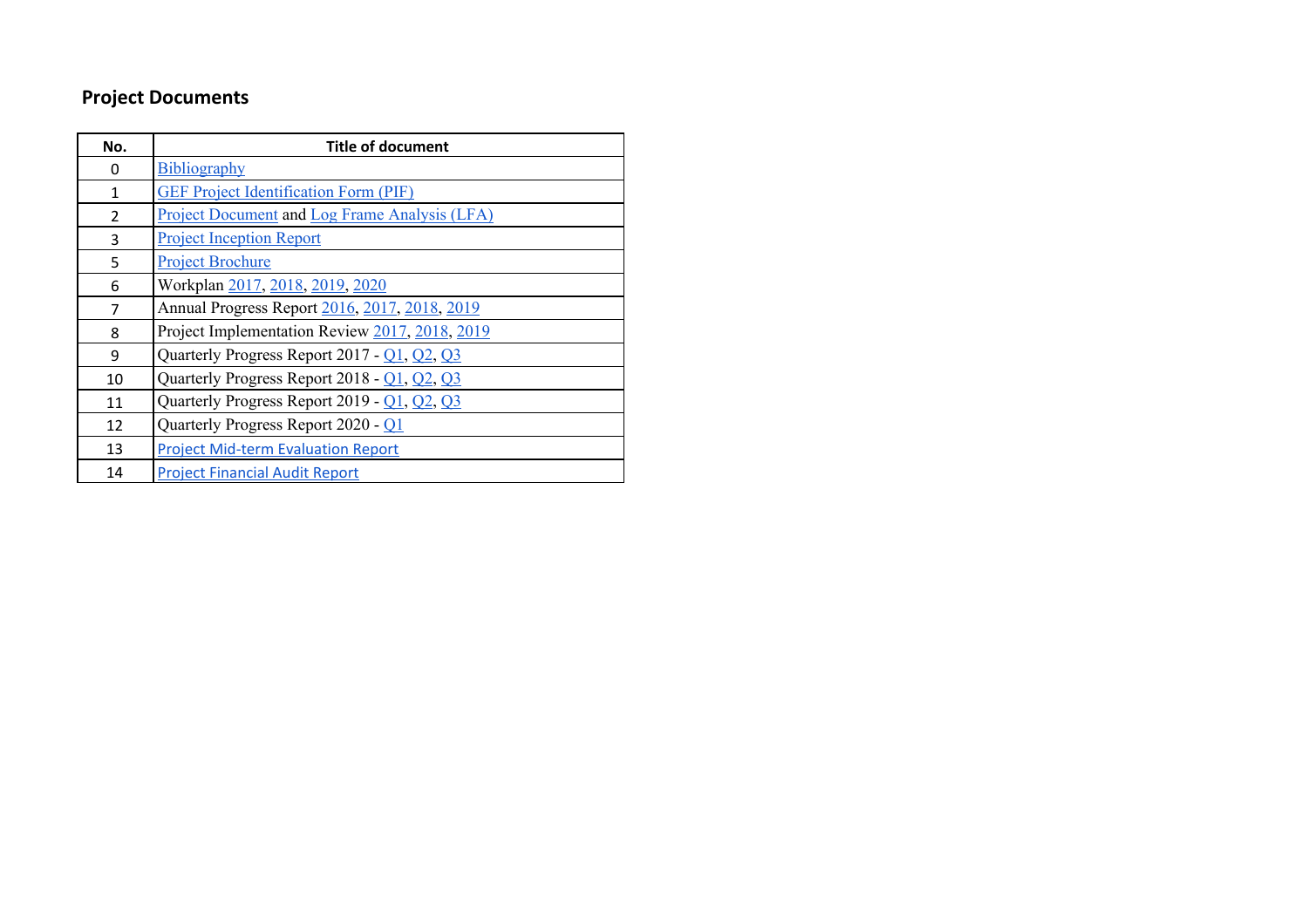| No.              | Title                                                                                                                       | Category    | <b>Released Date</b> |
|------------------|-----------------------------------------------------------------------------------------------------------------------------|-------------|----------------------|
| $\mathbf{1}$     | <b>YSLME Spoon-billed sandpipers info vid Korean, Chinese, and English</b>                                                  | Video       | 8-May-20             |
| $\overline{2}$   | Birds Connect Our World: Promoting Wetland Protection to Save Spoon-billed Sandpipers in the Yellow Sea Region              | <b>News</b> | 8-May-20             |
| 3                | YSLME MESSAGE IN CELEBRATION OF INTERNATIONAL MOTHER EARTH DAY 2020                                                         | <b>News</b> | 22-Apr-20            |
| $\overline{a}$   | A New Wetland Park in Yancheng City of China Gives Hope to the Critically Endangered Spoon-billed Sandpiper                 | <b>News</b> | 6-Apr-20             |
| 5                | Asking for comments: Transboundary Diagnostic Analysis for the Yellow Sea Large Marine Ecosystem 2020                       | <b>News</b> | 7-Mar-20             |
| $6\phantom{1}6$  | YSLME Partners Discussed Solutions to Prevent and Control Marine Litter in Weihai                                           | <b>News</b> | 26-Dec-19            |
| $\overline{7}$   | LME:LEARN Organized Asian Regional LMEs Workshop in Bali to Improve Data and Information Management                         | <b>News</b> | 5-Dec-19             |
| $\bf 8$          | The 4th YSLME Partners Meeting Agreed on Timetable to Adopt the Updated YSLME Strategic Action Programme                    | <b>News</b> | 1-Dec-19             |
| $\boldsymbol{9}$ | <b>YSLME Releases the Marine Protected Area Network Development Training Toolkit</b>                                        | <b>News</b> | 14-Nov-19            |
| 10               | UNDP/GEF Supports Reemployment Training of Fishermen Joining the Fishing Vessel Buyback Scheme to Reduce Fishing Effi       | News        | 13-Nov-19            |
| 11               | CAPPMA Launched YSLME Responsible Mariculture Initiative in Qingdao                                                         | <b>News</b> | 31-Oct-19            |
| 12               | YSLME Supports Application of ASC Standards for Flatfish, Bivalves and Abalones to Mariculture Enterprises in Chinese Provi | <b>News</b> | 29-Oct-19            |
| 13               | <b>UNDP/GEF YSLME Publishes Training Module for Marine Microplastics Monitoring</b>                                         | <b>News</b> | 28-Oct-19            |
| 14               | Reducing Marine Litter in the Coastal Cities of the Yellow Sea through Chinese and Korean NGOs and UNOPS                    | News        | 24-Oct-19            |
| 15               | Chinese fishery experts visit marine ranching sites in RO Korea                                                             | <b>News</b> | 24-Oct-19            |
| 16               | <b>GEF LME: LEARN opens online courses</b>                                                                                  | <b>News</b> | 5-Aug-19             |
| 17               | Nutrient Management in YSLME at the 3rd YSLME Science Conference                                                            | <b>News</b> | 28-Jul-19            |
| 18               | Addressing the Challenges of Marine Litter and Microplastics in the YSLME                                                   | <b>News</b> | 29-Jul-19            |
| 19               | Day 4 and 5 YSLME Science Conference Daily Report                                                                           | <b>News</b> | 19-Jul-19            |
| 20               | YSLME Biodiversity Forum continues discussions on marine spatial planning and building constituency                         | <b>News</b> | 19-Jul-19            |
| 21               | Workshop on YSLME Strategic Action Plan (SAP) Update                                                                        | <b>News</b> | 19-Jul-19            |
| 22               | YSLME Biodiversity Forum - Charting the Biodiversity Conservation in the YSLME up to 2030                                   | <b>News</b> | 17-Jul-19            |
| 23               | Advancing Fishery Science and Technology at the 3rd YSLME Science Conference                                                | <b>News</b> | 17-Jul-19            |
| 24               | The 1st ad hoc Meeting of the Interim Commission Council (ICC)                                                              | <b>News</b> | 17-Jul-19            |
| 25               | The Third YSLME Science Conference Opens in Qingdao, PR China                                                               | <b>News</b> | 17-Jul-19            |
| 26               | Day 3 YSLME Science Conference Daily Report                                                                                 | <b>News</b> | 17-Jul-19            |
| 27               | Day 2 YSLME Science Conference Daily Report                                                                                 | <b>News</b> | 16-Jul-19            |
| 28               | Day 1 YSLME Science Conference Daily Report                                                                                 | <b>News</b> | 15-Jul-19            |
| 29               | China-Korea Workshop on Yellow Sea Cold Water Mass in Yellow Sea                                                            | <b>News</b> | 13-Jun-19            |
| 30               | YSLME Special News Feature on 3rd Science Conference Series No.1 - YSLME Gears up for the 3rd Science Conference            | <b>News</b> | 11-Jun-19            |
| 31               | Sharing Experiences during Field Visit to Marine Ranches in Qingdao, PR China                                               | <b>News</b> | $1$ -Jun- $19$       |
| 32               | Ad-hoc Meeting of Regional Working Group on Assessment and Monitoring Assessed Progress of Joint Jelly Fish and HAB Mi      | <b>News</b> | $1$ -Jun- $19$       |
| 33               | UNDP/GEF Yellow Sea Grant Program Launches Waste Reduction in Fisheries Communities in Weihai City of PR China              | <b>News</b> | 21-May-19            |